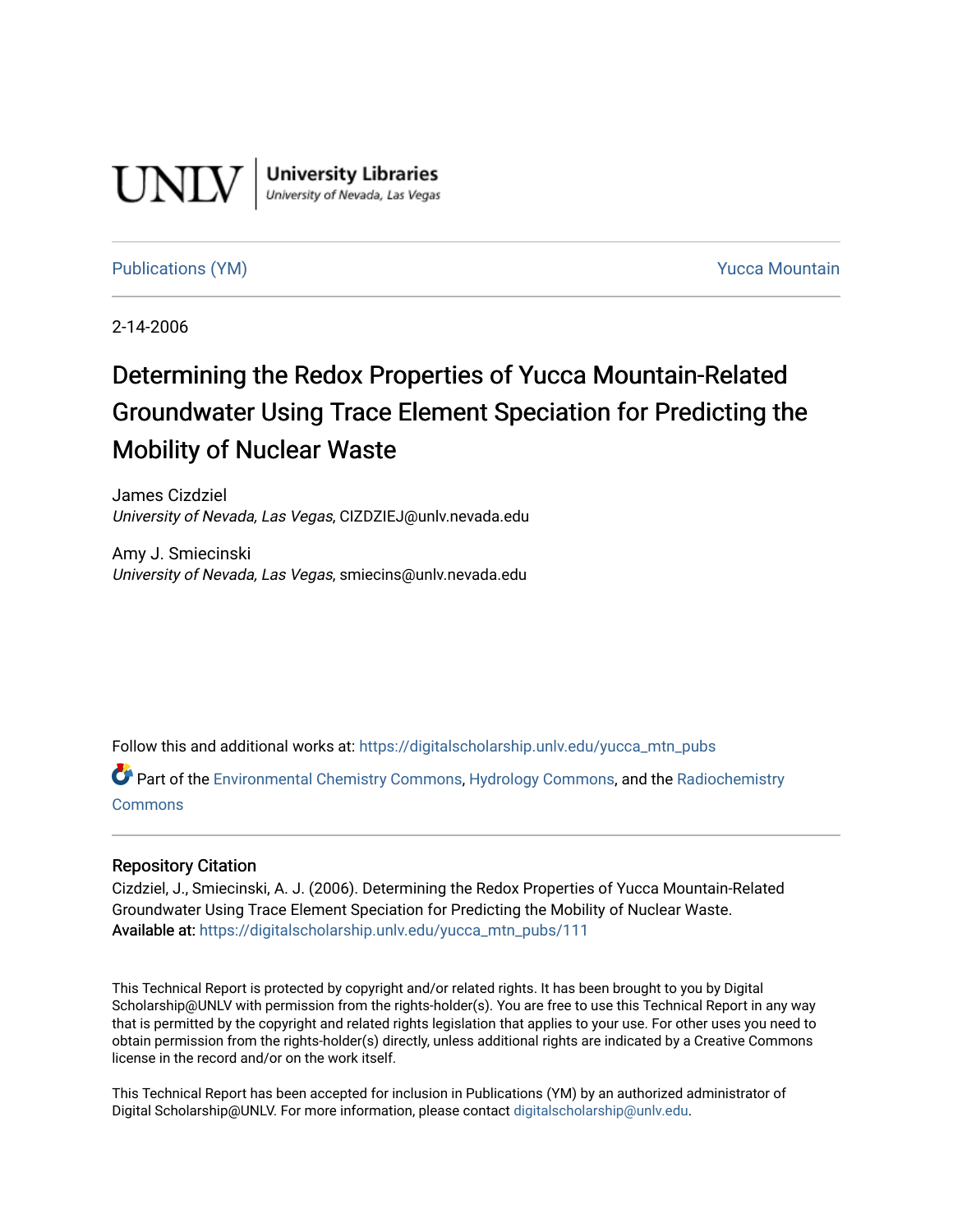*Nevada System of Higher Education (NSHE)* 



## SCIENTIFIC INVESTIGATION PLAN (SIP)

| <b>Task Title:</b>      | Determining the Redox Properties of Yucca Mountain-Related<br>Groundwater Using Trace Element Speciation for Predicting the<br>Mobility of Nuclear Waste |                |
|-------------------------|----------------------------------------------------------------------------------------------------------------------------------------------------------|----------------|
| <b>Task Number:</b>     | LBL-ST-01                                                                                                                                                |                |
| <b>Document Number:</b> | SIP-UNLV-048                                                                                                                                             |                |
| <b>Revision:</b>        | $\bf{0}$                                                                                                                                                 |                |
| <b>Effective Date:</b>  | $\frac{j4}{2} \frac{78\%}{119}$ February 7, 2006                                                                                                         |                |
| Author:                 | James Cizdziel                                                                                                                                           |                |
| Approvals:              |                                                                                                                                                          | $2 - 7 - 2006$ |
|                         | Principal Investigator<br>James Cizdziel                                                                                                                 | date           |
|                         |                                                                                                                                                          | $2 - 14 - 06$  |
|                         | QA Manager<br>Amy Smiecinski                                                                                                                             | date           |

 $\epsilon$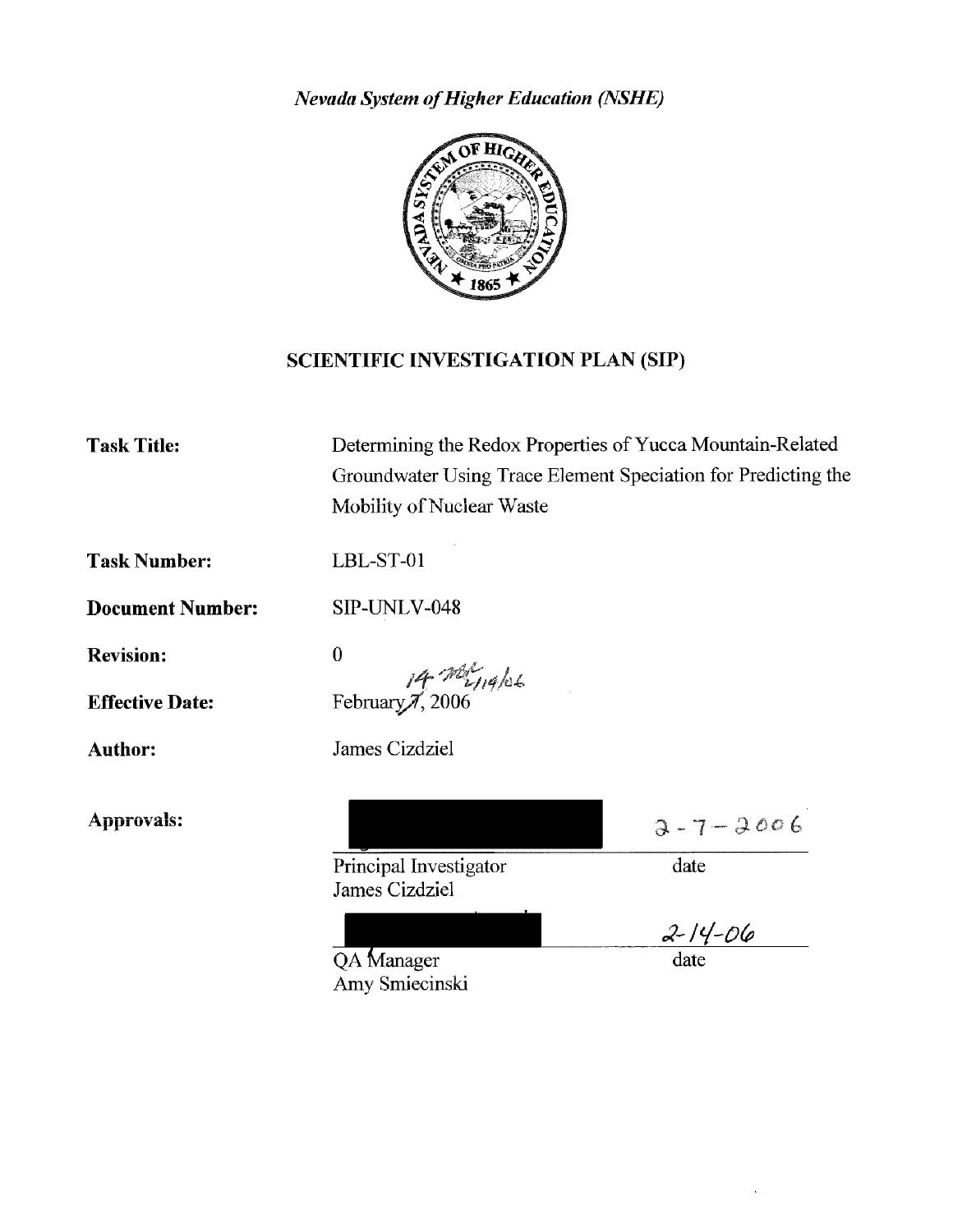### **REVISION HISTORY**

**Revision Number Effective Description and Reason for Change** 

**0** 2/14/2006 Initial issue.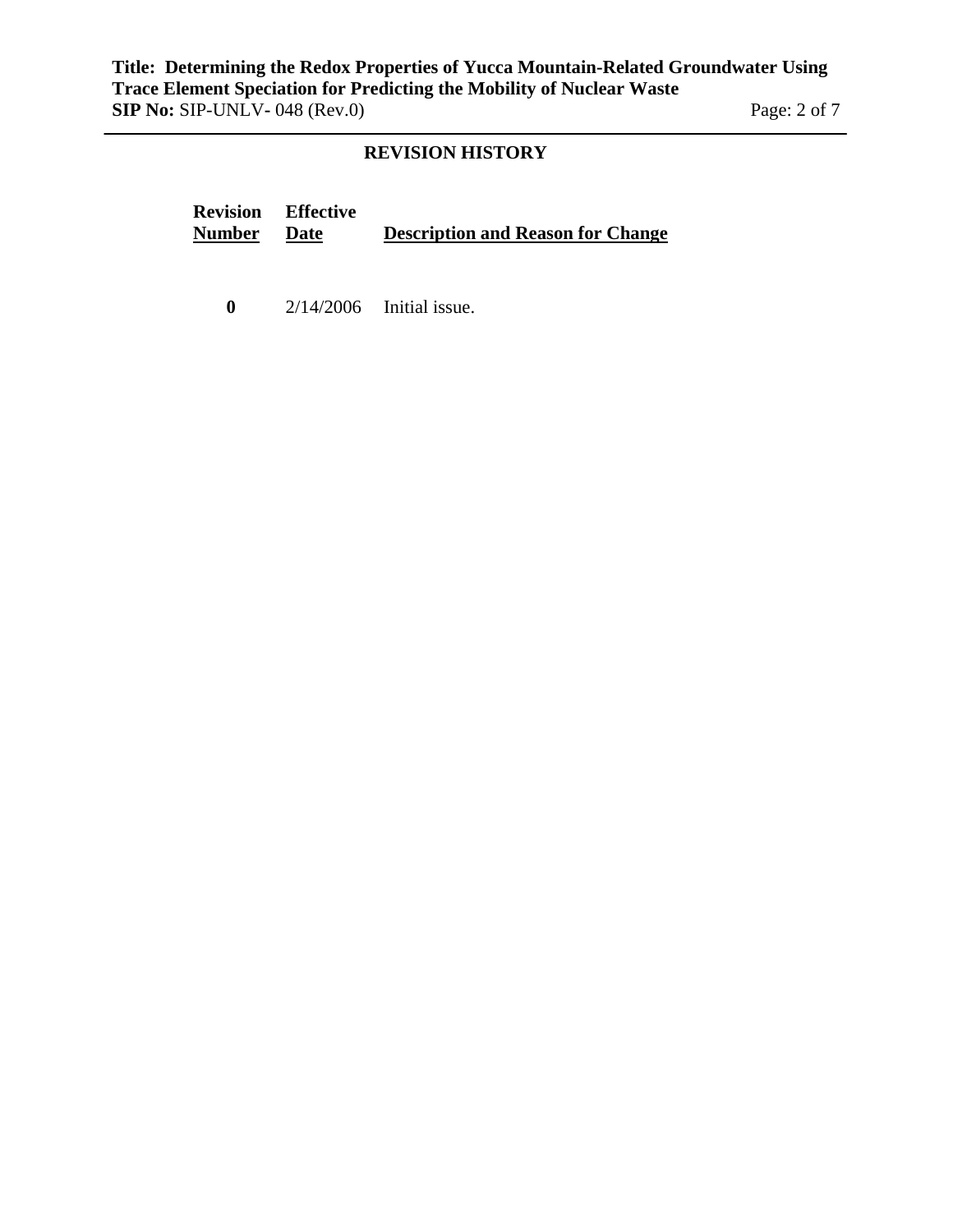#### **1.0 Scope and Objectives**

The objective of this task is to determine the principal oxidation state (redox) species of select elements in samples of groundwater in the vicinity of Yucca Mountain (YM), which is being evaluated as a site for geologic storage of the nation's spent nuclear fuel and high-level nuclear waste. Samples to be analyzed include, but are not limited to, groundwater from wells of the Nye County Early Warning Drilling Program. Elements to be studied include arsenic (As), antimony (Sb), selenium (Se), chromium (Cr), manganese (Mn), iron (Fe), copper (Cu), molybdenum (Mo), vanadium (V), tungsten (W), rhenium (Re), and uranium (U). The purpose is to develop a more accurate and complete description of the redox properties of YM-related groundwater, which influences the solubility and consequently the transport of radionuclides. Indeed, a possible natural barrier to radionuclide migration in the saturated zone (SZ) is the presence of non-oxidizing or reducing environments. For example, the mobility of Tc-99 in oxic groundwater, ascribed to the pertechnetate ion, is greatly diminished in reducing groundwater. The containment of radionuclides away from the accessible environment is a key feature in the Yucca Mountain performance assessment.

Note: This SIP stems from a proposal for a two year project with the same title. Currently the project is funded only for the first year and consequently this SIP reflects work to be conducted during that period. A new SIP will be prepared upon securing funding for the second half of the project. This work is subject to the Nevada System of Higher Education (NSHE) Quality Assurance (QA) program requirements.

### **2.0 APPROACH**

The details of each experiment, including sampling and analytical procedures, will be detailed in the scientific notebook or implementing procedure(s) (IP) depending on the frequency of the experiment/procedure. The general approach to sample collection and the redox measurements are summarized here. We will use results from a previous investigation to guide our collection and analysis scheme (Task 33, Cooperative Agreement No. DE-FC08-98NV12081). The project evaluated various sample preservation techniques and developed ion chromatography (IC) inductively coupled plasma mass spectrometry (ICPMS) procedures for the measurement of oxidation states of most of the elements of interest in this study. Details of the project can be found in the final report (#TR-03-012) on the NSHE Quality Assurance Program website (http://hrc.nevada.edu/QA/Report/TR-03-012.pdf).

Groundwater samples are expected to be collected in collaboration with the Nye County Nuclear Waste Repository Project Office (NWRPO) for wells of the NCEWDP. Other opportunistic samples outside this network may also be obtained. We will attempt to collect samples in a manner to preserve their native state so that the element species remain unchanged from those of the actual, in-situ groundwater. For example, when feasible we will use nitrogen rather than air to pump the wells. Samples may also be collected under an inert atmosphere (such as argon) and/or flash frozen to "lock-in" redox conditions. Elements particularly prone to redox changes with time, such as Cr, will be analyzed as soon as possible, often within hours of collection. These and other approaches will be evaluated to determine the best and most practical method for collecting and preserving the samples.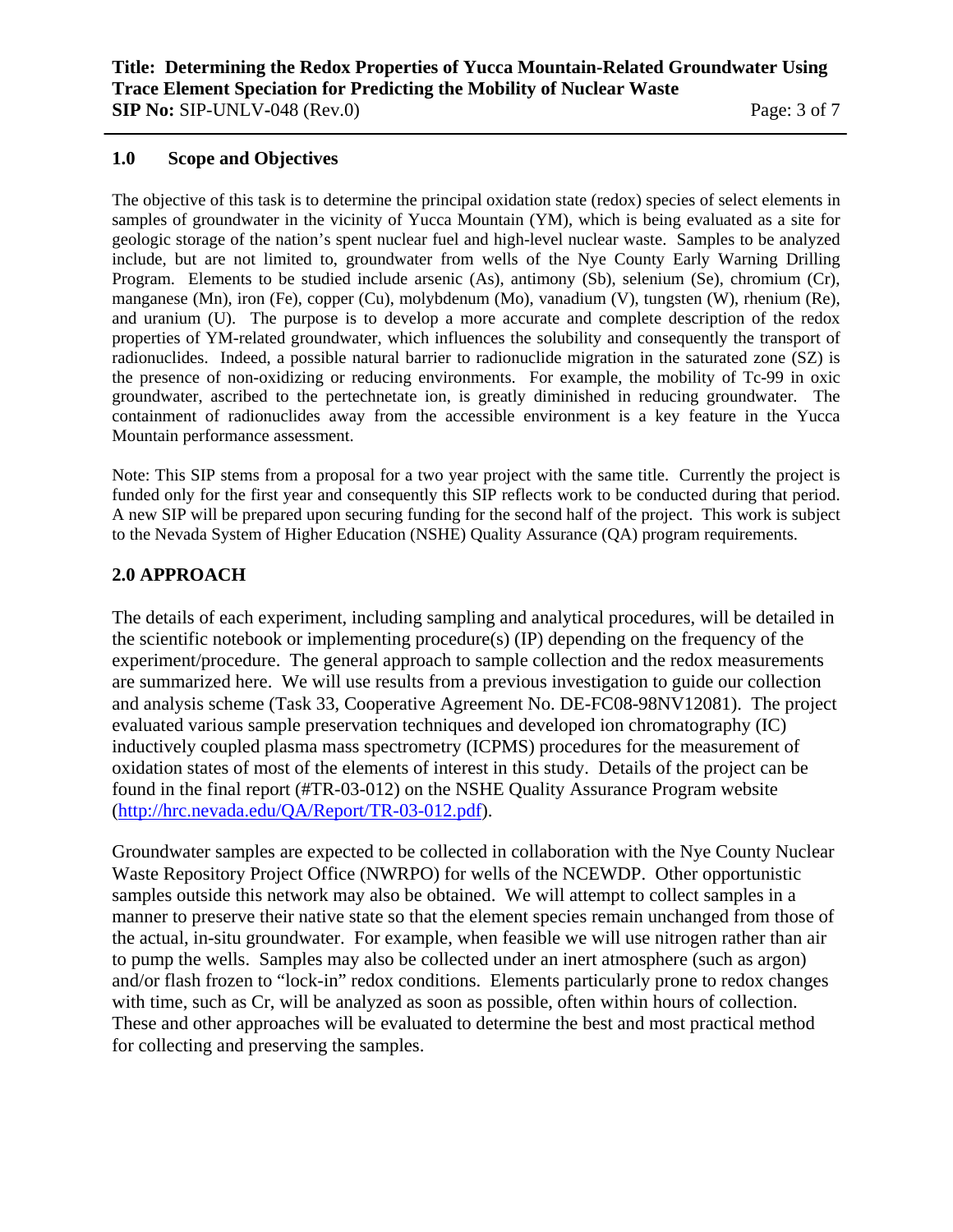#### **Title: Determining the Redox Properties of Yucca Mountain-Related Groundwater Using Trace Element Speciation for Predicting the Mobility of Nuclear Waste SIP No:** SIP-UNLV-048 (Rev.0) Page: 4 of 7

Samples will be directly injected into the IC and carried through the analytical column by a liquid eluent. An anion or cation exchange column separates the various redox species based on their affinity for the column resin. Species that do not interact with the column resin elute first, whereas those that strongly interact with the column resin elute later. The liquid effluent from the column is introduced to a nebulizer where a stream of argon gas converts it into a fine aerosol. The aerosol or dry particles (if a desolvator is used) are injected into the ICP torch region where ions are produced. The ion beam then enters the mass spectrometer where ions are separated based on their mass-to-charge ratios. The resultant data will be evaluated using graphical and statistical methods to determine the concentrations of the principal redox states and subsequently the redox potential of the groundwaters. Total concentrations of the analytes are expected to be determined as part of Project Activity ORD-FY04-010 (Task 10, Cooperative Agreement DE-FC28-04RW12232). If there is a significant difference between the sum of the concentrations of the redox species and the total concentration of an element, an effort will be made to identify the chemical form of the remainder. For example, if the total concentration of arsenic exceeds the sum of the  $As^{+5}$  plus  $As^{+3}$ , the remainder may exist in solution as a colloid, such as elemental arsenic  $As<sup>o</sup>$ , or possibly in some organometallic form. Moreover, a fraction of the samples may be analyzed by hydride generation-ICPMS to determine the degree to which the two analytical approaches agree.

## **3.0 QUALITY ASSURANCE**

Prior to the start of quality affecting work, task personnel will undergo QA indoctrination and training. Samples will be collected in accordance with QAP-8.1. Precision will be addressed through the use of field and laboratory duplicates. Precision will vary depending in part on the concentration of the analyte. Accuracy will be evaluated using initial calibration verifications. For the IC-ICPMS, the calibration curve will be checked with a standard from an external source. National Institute for Standards and Technology (NIST) traceable standards will be used (when available) as calibration and check standards. All standards must be accepted by the NSHE QA Program before they are used for quality affecting work (QAP-12.0 4.4.1 describes what must be done to accept unqualified standards). Analytical instruments will be calibrated before each use (where applicable). Our precision and accuracy objectives are to obtain relative percent differences (RPD) for duplicates and recoveries from standards of <25% for elements in the ppb range (1 ppb – 999 ppb),  $\langle 50\%$  for the ppt range (1 ppt – 999 ppt), and  $\langle 100\%$  for the ppq range  $(1 \text{ ppq} - 999 \text{ ppq})$ .

Balances and pipettes will be calibrated at least annually in accordance with QAP-12.0. Calibration items and services will be procured in accordance with QAP-7.0. Lot numbers and manufacturers of analytical standards will be documented or referenced in the scientific notebook. The specific equipment used for each measurement will be documented in the scientific notebook or other QA record. Documentation will include the instrument manufacturer, model, and serial number. All Measurement and Test Equipment (MT&E) will be protected by storage in a locked laboratory or cabinet to prevent loss and tampering. When NIST-traceable oxidation state standards are not available for calibration or check standards, the basis for acceptance will be documented in the scientific notebook. The skills of task personnel will be outlined in their position descriptions. There is no special training requirements beyond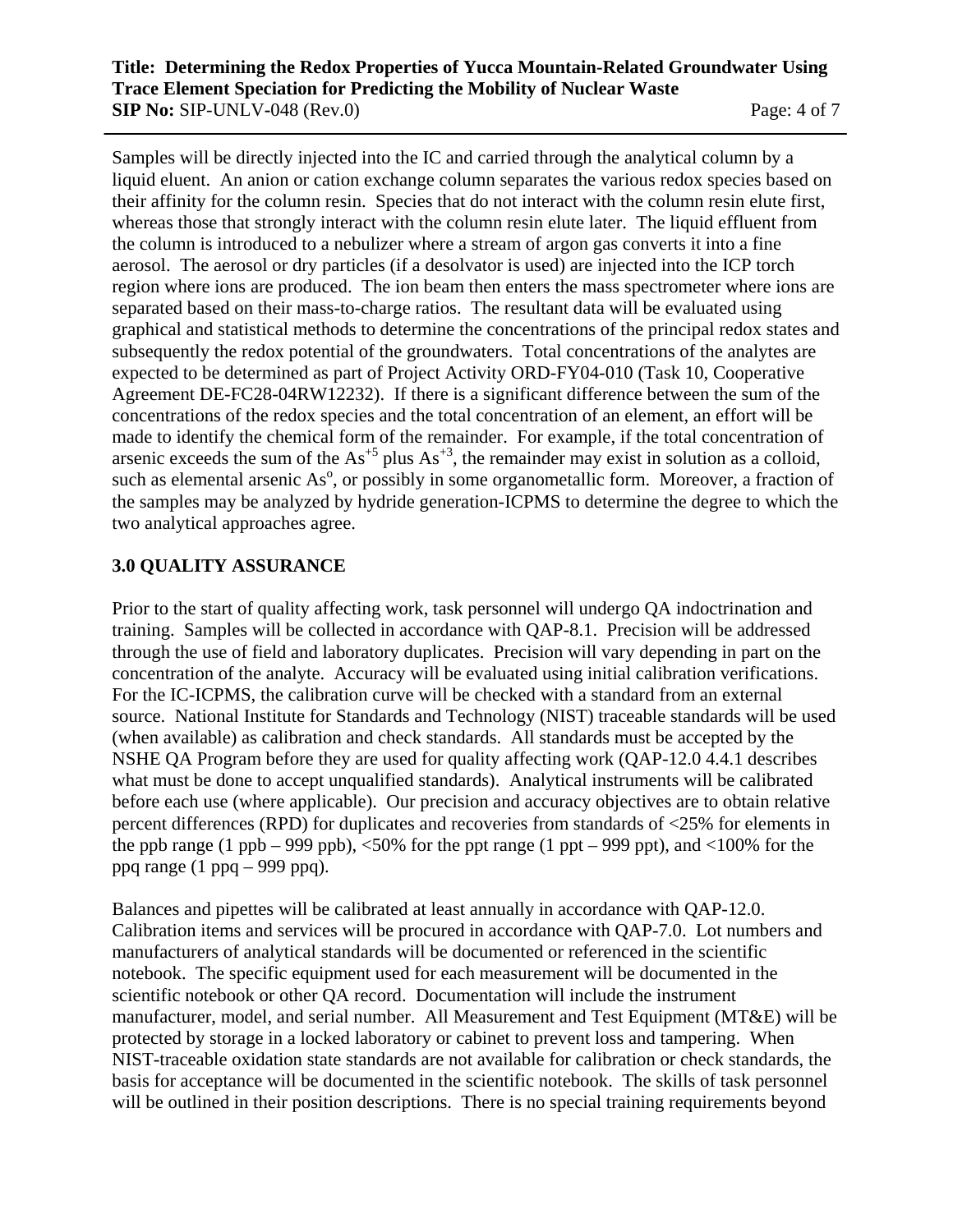### **Title: Determining the Redox Properties of Yucca Mountain-Related Groundwater Using Trace Element Speciation for Predicting the Mobility of Nuclear Waste SIP No:** SIP-UNLV-048 (Rev.0) Page: 5 of 7

the experience and education listed in the position description. We do not expect to have any subcontracts on this task.

## **4.0 SCHEDULE OF WORK**

Sample collection from NCEWDP wells is dependent on Nye County. In general wells are sampled biannually. We expect some wells to be pumped during the spring and fall of 2006. We may also collect other opportunistic samples depending on time and availability. The laboratory will be prepared, standards and supplies will be purchased and the method revisited. We will perform scoping studies to test procedures and optimize experimental parameters. At the end of this phase be ready to begin experiments with groundwater samples. The samples will also be examined for any "missing" species (difference between the species results and the total result). We will then compile and interpret the data and prepare a final report.

Although sampling of wells is dependent upon Nye County, it is useful to have specific targeted deadlines for the purposes of planning. To that end, data collection should be completed by 7/31/06, data submittals to the Technical Data Archive (TDA) should be completed by 8/31/06, and a report should be approved and submitted to LBL on or before 9/31/06. Note: during the second year of the project (if funded) we continue the sampling and analysis, increasing data coverage, generate a map of redox conditions and predict the solubility and mobility of key radionuclides.

## **5.0 INTERFACE CONTROLS**

*External Interfaces*:

NCEWDP sampling coordinator: Nye County Waste Repository Office Lawrence Berkeley Laboratory (Director, Natural Barrier Thrust Area): Gudmundur Bodvarsson *Internal Interfaces*: Principal Investigator: James Cizdziel Co-PI: Vern Hodge Co-PI: Karen Johannesson Analysts: To be determined

Students: To be determined

## **6.0 SOFTWARE and MODELS**

No software will be developed in this study. The software packages used in this study include 1) the analytical instrumentation software used for data acquisition, and 2) spreadsheet software such as Quattro Pro or Excel for data reduction. Any macros used in Excel, etc. will be qualified and documented. Use of the analytical instrumentation data acquisition and spreadsheet software will be documented or referenced, along with the specific version used, in the instrument scientific notebook or other QA record. Control of electronic data is addressed in each IPLV that involves electronic data management, primarily instrument system IPLVs. No models will be developed for or used during this study.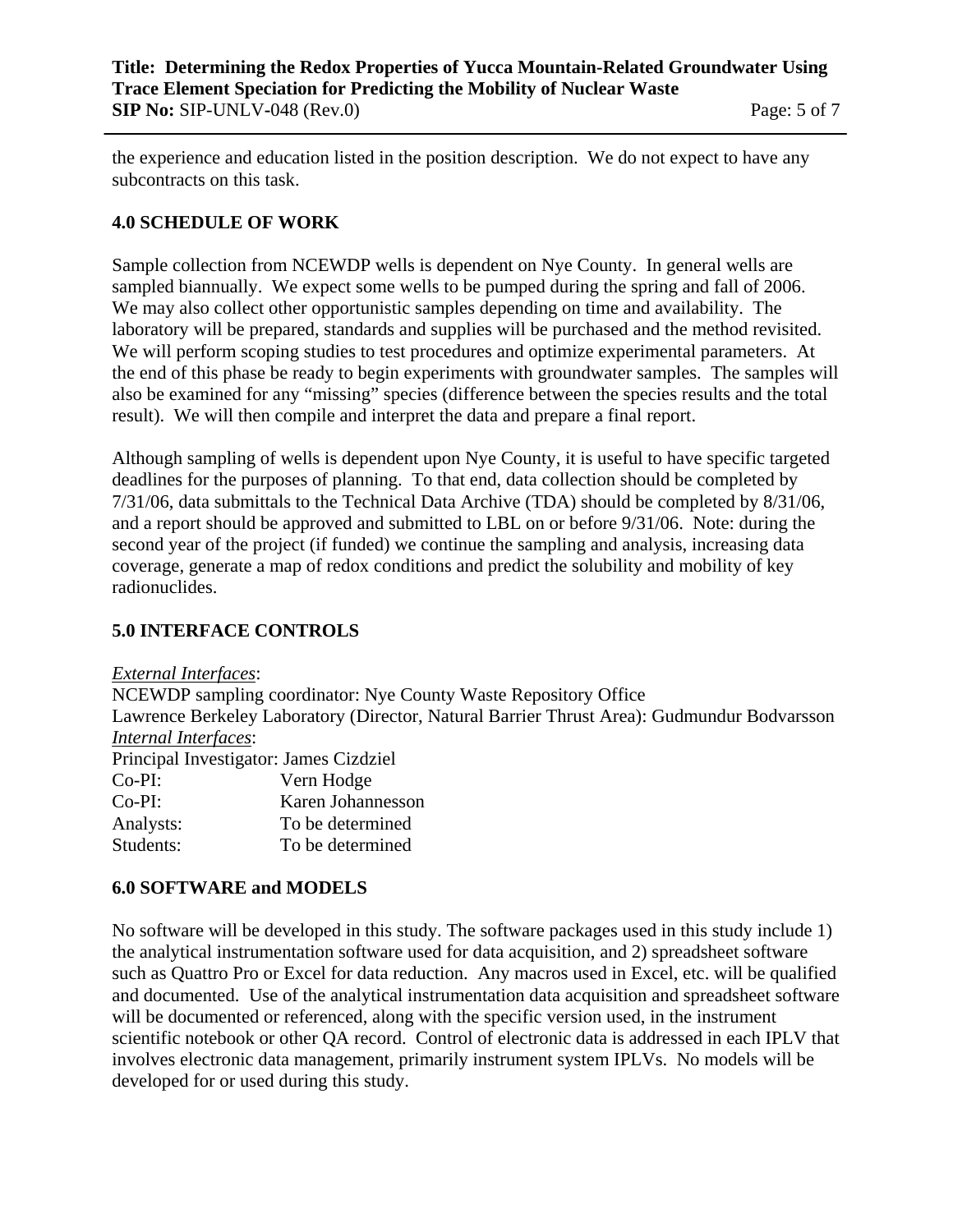#### **7.0 IMPLEMENTING PROCEDURES**

The following is a list of IPLVs that may be used in this study:

- 1. IPLV-003, "Analytical and Top Loading Balance Use".
- 2. IPLV-008, "Measurements of Anions in Water Samples by the Ion Chromatography System."
- 3. IPLV-8.3, "Groundwater sample collection and control"
- 4. IPLV-009, "Measurement of Trace Elements in Water Samples by the Inductively Coupled Plasma Mass Spectroscopy (ICP-MS)."
- 5. IPLV-017, "Pipettor Use and Calibration Check."
- 6. IPLV-039, "IC-ICPMS determination of inorganic arsenic, chromium, molybdenum, tungsten, manganese, copper, selenium, antimony, vanadium and uranium species in groundwater".

## **8.0 HOLD POINTS**

There are no prerequisites or hold points associated with this work. Decision points associated with the analytical measurements are addressed by use of quality controls to indicate when there is an analytical or other problem which needs action described in the IPLVs.

## **9.0 DATA RECORDING, REDUCTION, AND REPORTING**

Data packages consisting of the hard copies of raw data generated from each instrument will be referenced by the analysis date and will be attachments to the scientific notebook. In general, raw data will be reduced to percentages of major redox species and total concentrations based on calibration curves. This data will tabulated and graphed in Microsoft Excel. Data recording requirements for each scientific notebook are described in the corresponding IPLV. For the ICP-MS results, a summary of data generated from instruments is exported to a spreadsheet (Microsoft Excel) where final data reduction is performed. A hard copy of the spreadsheet containing the reduced data will be included in the data package. If transferred electronically, the data will be zipped to document that there was no data corruption in the process. The final verified reduced data for submittal to the TDA will be controlled in accordance with QAP-3.1. If data is obtained that is unqualified, it will be used for corroboration only and no conclusions will rely solely on that data.

## **10.0 REVIEWS AND VERIFICATIONS**

Internal verification of all data will be performed by someone other than the originator to check compliance to the procedures and to verify the accuracy of the data reduction. Internal technical review will be performed and documented on the data, scientific notebooks, all reports, and journal articles (non-submittals) generated in this task. In addition, QA review will be conducted on plans, procedures, data, scientific notebooks, and qualified reports. Any report of data generated without full internal verification will be labeled as "preliminary" data. Data review and verification will include the following: check for compliance with criteria described in each procedure and visual inspection and comparison of the data to be submitted to the TDA to that of